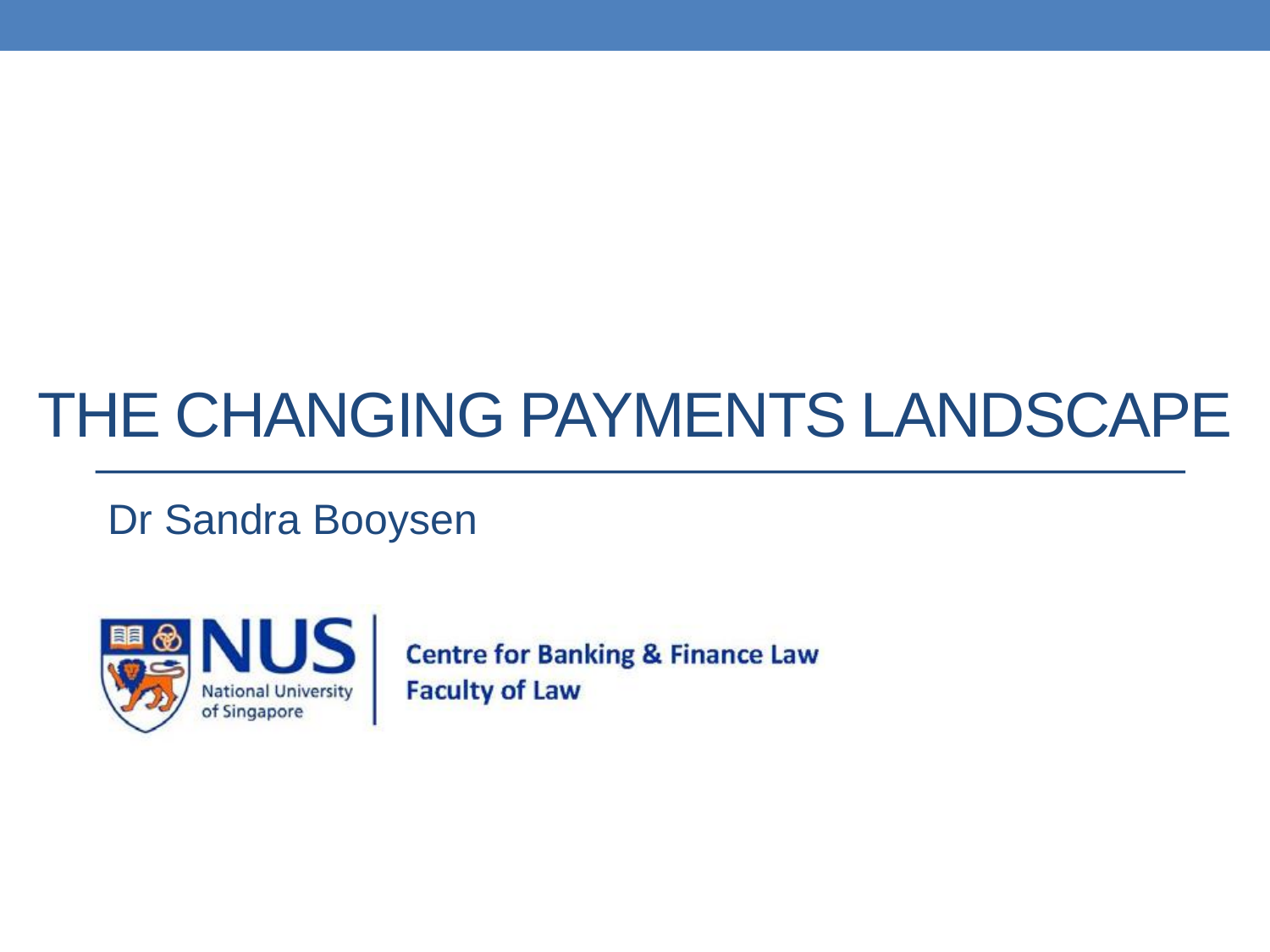# Singapore: Global Financial Centre

- Recent rankings: top 3, behind London and New York; main rival – Hong Kong.
	- 'pro-business environment, excellent infrastructure, costcompetitiveness, a highly skilled and cosmopolitan labour force' (www.mas.gov.sg)
- Monetary Authority of Singapore (MAS): central bank and financial regulator
- Range of financial intermediaries, including: banks, capital markets, insurance, wealth management, trust companies.
- Large banking sector: over 200 banks with a presence different banking licenses depending on banking activities.
- Mindful of international recommendations eg Basel Committee, Financial Stability Board – post GFC have seen more measures eg on:
	- Capital adequacy, bank resolution, shadow banking, AML/CFT, deposit insurance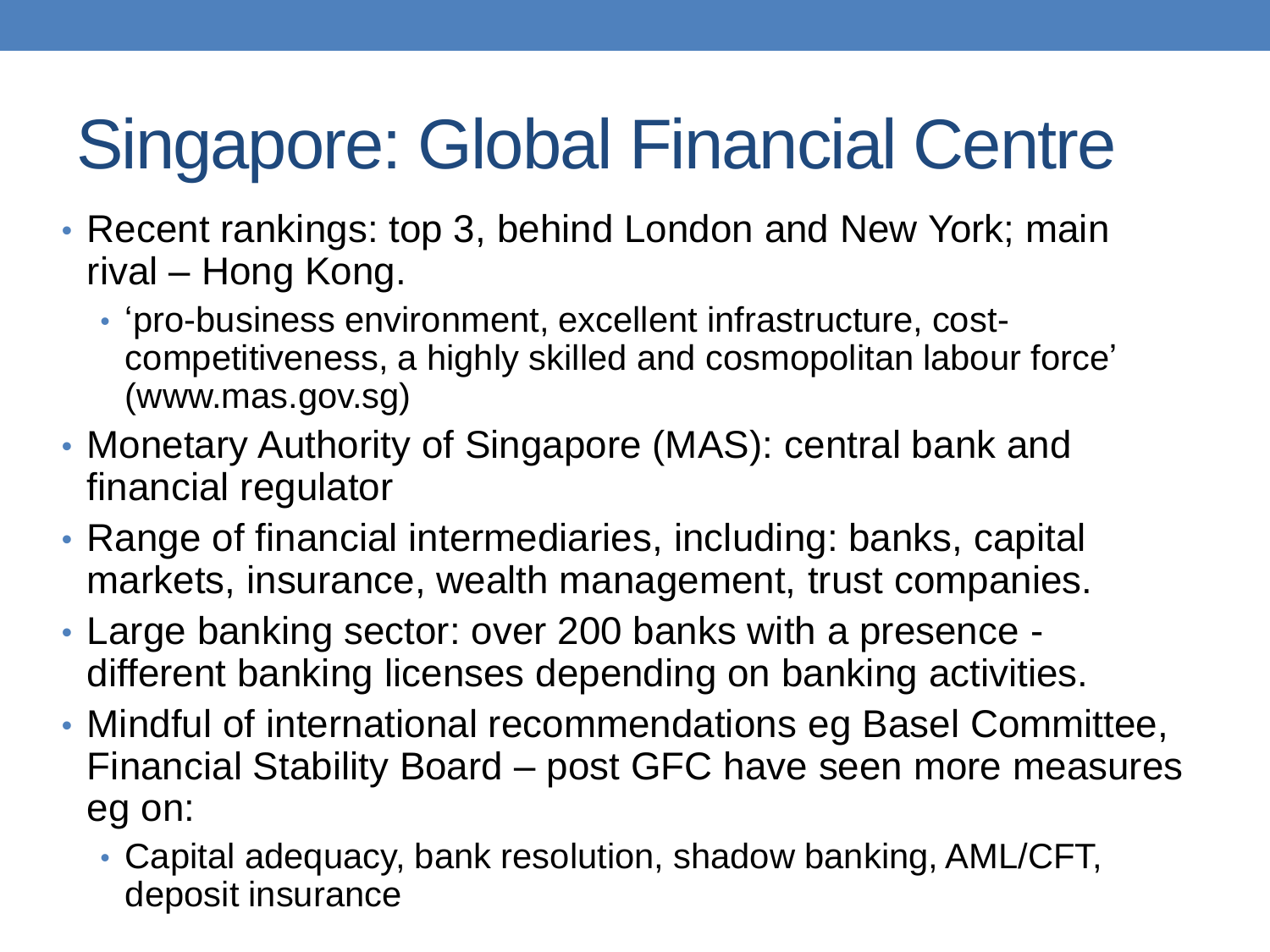## Singapore Legal system

- British colonial heritage: common law legal system.
- Flexible, adaptable, cautious.
- Developments tend to be slow, patchy and conservative.
- Common law supplemented by legislation, available at:

<http://statutes.agc.gov.sg/aol/home.w3p>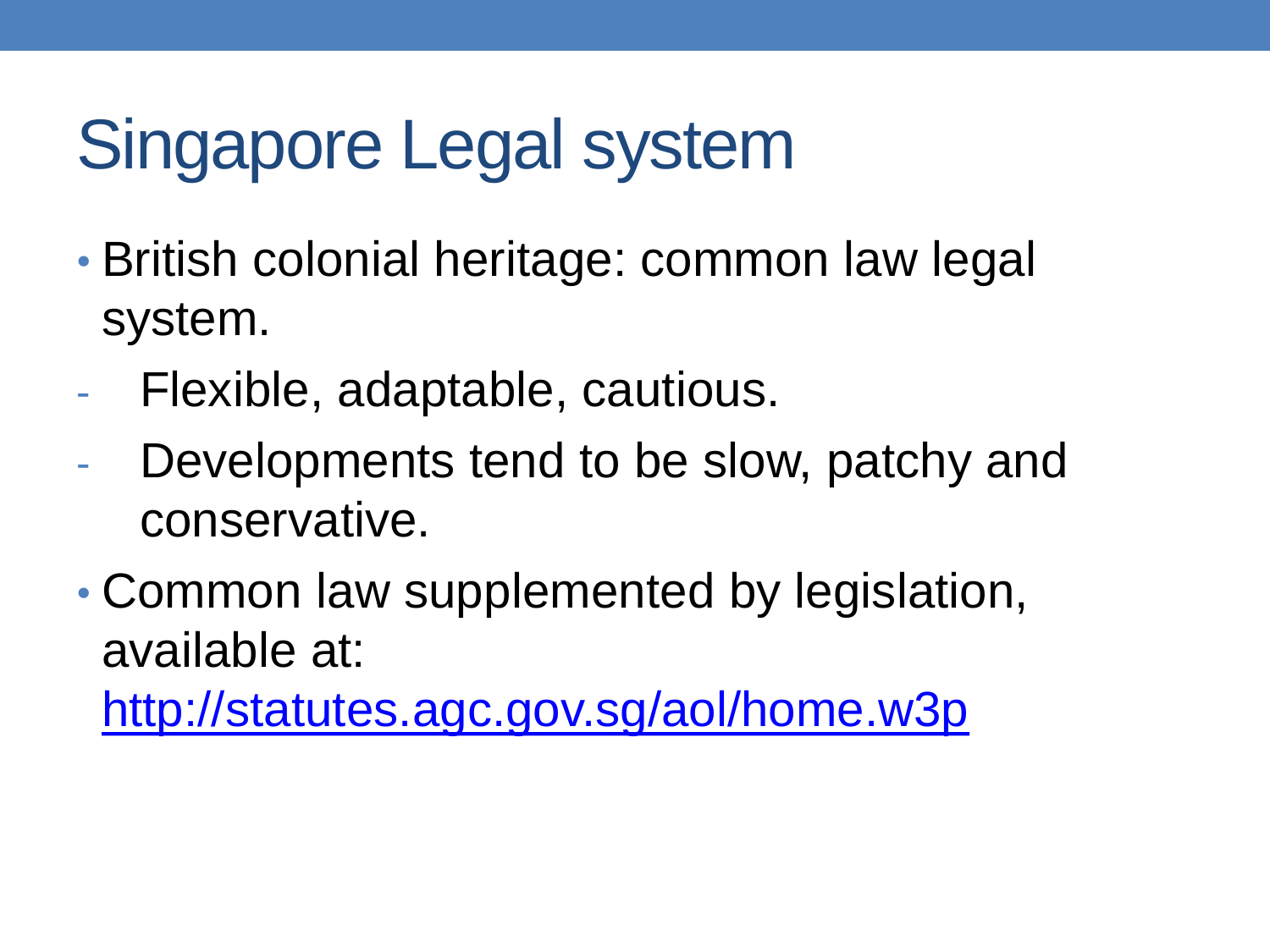#### Smart Nation Vision

- Pervasive use of Fintech to enhance Singapore as a financial centre.
- Inaugural FinTech Festival in Singapore Nov 2016
- 'fostering a culture of innovation' (Mr Ravi Menon, MD, MAS, 16 Nov 2016)
- FinTech Agreements, eg: UK May 2016, Denmark June 2017, Thailand – July 2017
- FinTech approach/projects, inter alia:
- Central bank digital currency.
- Regulatory sandbox.
- Open financial APIs.
- **National Know Your Customer facility.**
- Digital financial advice/insurance.
- Cyber security/secure cloud computing.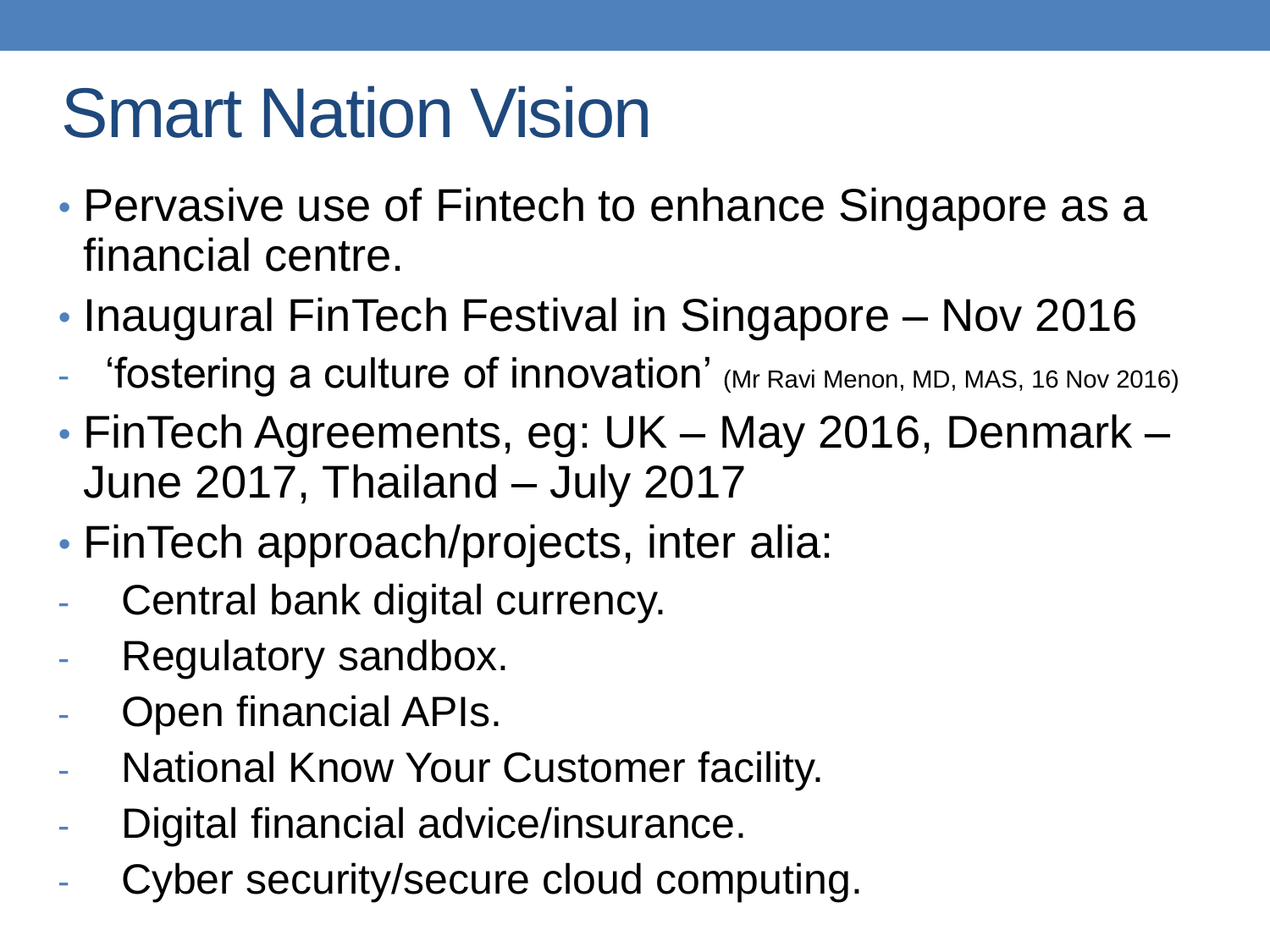### MAS Regulatory Sandbox

- Regulatory sandbox allows experimentation with technology in controlled conditions by relaxing some regulatory requirements.
- Relaxations will be risk-assessed.
- Rules that cannot be relaxed: privacy of customer information, 'fit and proper' criteria for key personnel, AML and CTF measures
- Rules that can be relaxed: reputation and track record, paid-up capital and capital adequacy, minimum liquid assets, board composition, licence fees, compliance with MAS Guidelines eg on technology risk and outsourcing
- Existing applications include projects involving distributed ledger technologies and big data analytics.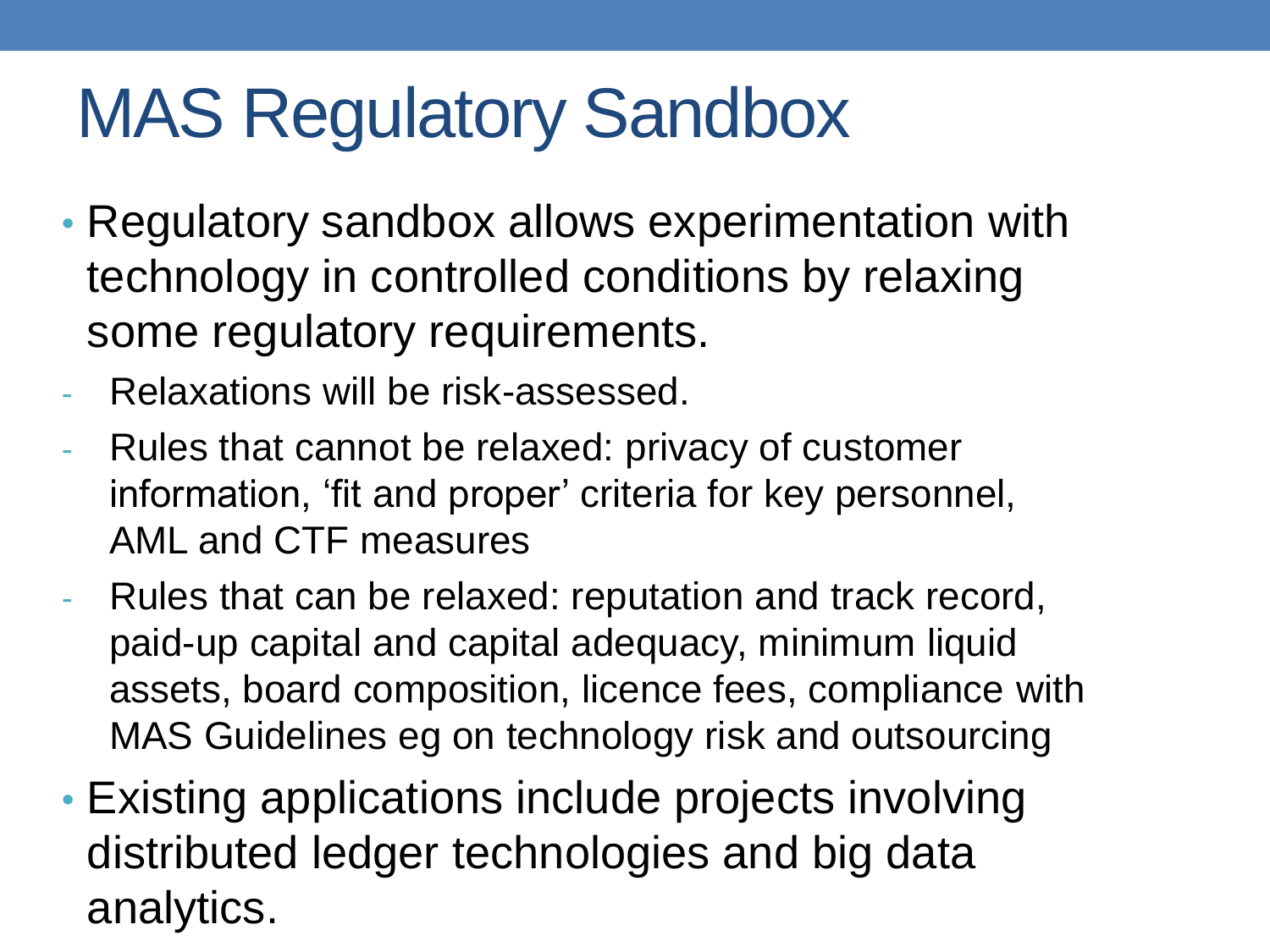### Payment methods in Singapore

- Cash cash in circulation 8.8% of GDP
- Cheques
- Clearing by transmission of image truncation, see Bills of Exchange (Cheque Truncation) Regulations 2002.
- Cards: credit/charge; debit; stored value
- Funds transfer (giro)
- KPMG Report, August 2016: over-reliance on cash and cheques.
	- Social costs of cash and cheques around 0.5% GDP/S\$2 billion per year.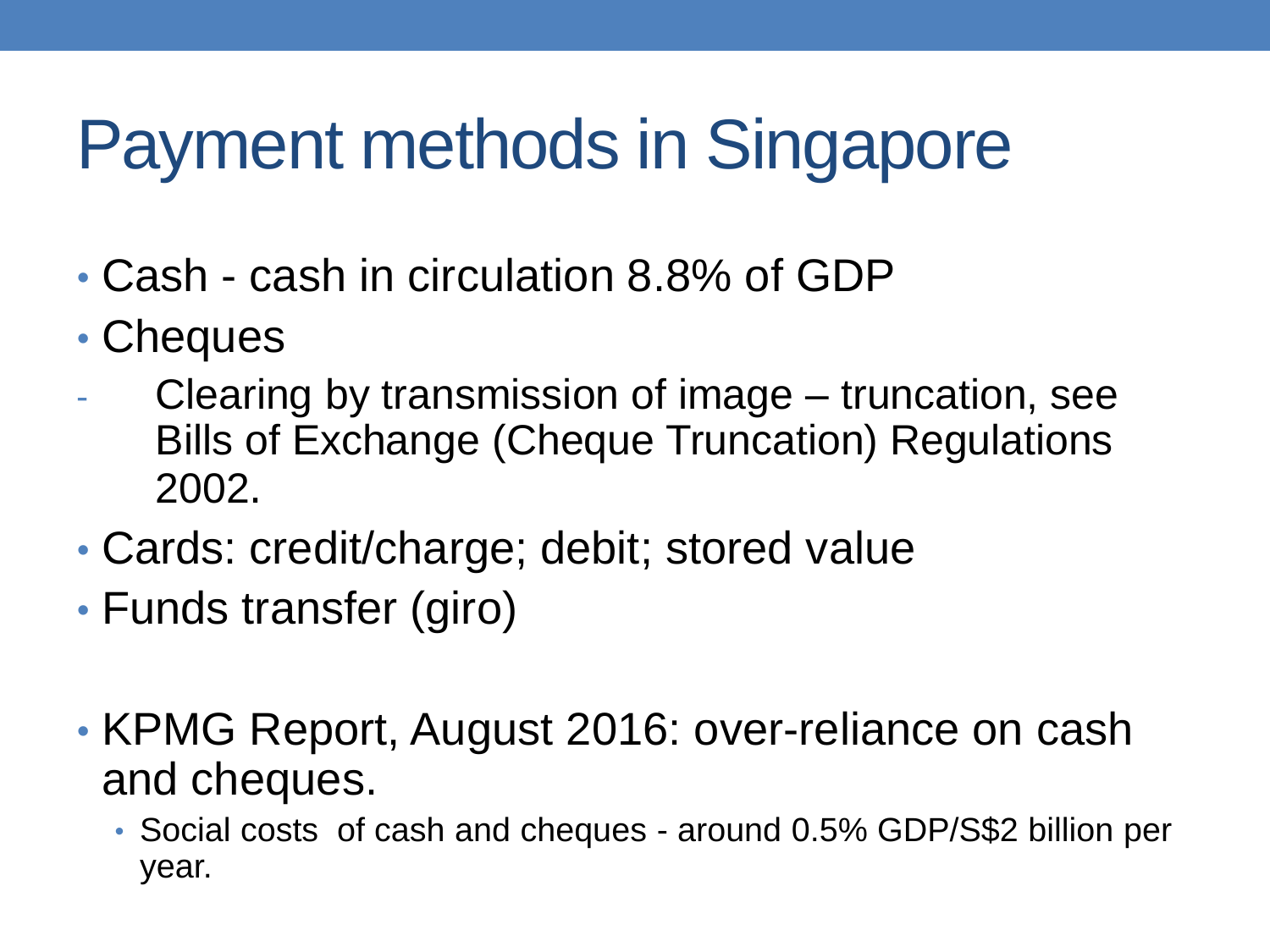## Singapore Payments Vision

- The 'future is digital and mobile' (Mr Ravi Menon, MD, MAS, 16 Nov 2016)
	- 'streamlined regulation;
	- inclusive governance;
	- interoperable infrastructure; and
	- pervasive digitisation.'
- Reduce reliance on cheques.
- Promote use of online and mobile payments.
- Develop unified point-of-sale payment terminals, centralised addressing system.
- Encourage new and innovative payment mechanisms from non-traditional providers.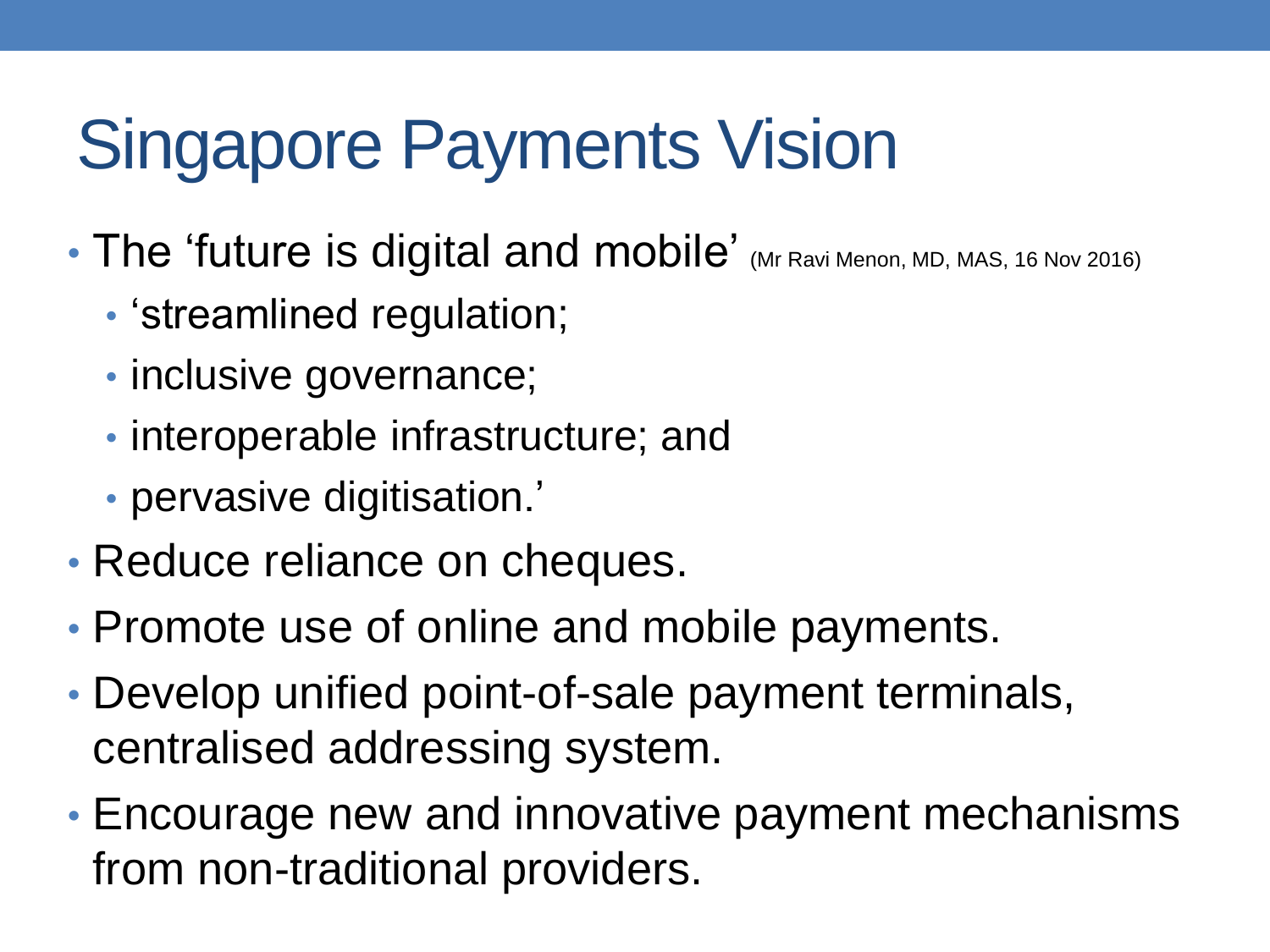#### Government proposals

- Streamline regulation activity (rather than status) based framework.
	- address: 'consumer protection, access, corporate governance, and other emerging risks such as cyber security, interoperability, technology, and moneylaundering and terrorism financing'.
- Governance new Payments Association: 'foster innovation, competition and collaboration in the payments industry' and advance Singapore's Smart Nation Vision.
- Encourage migration to digital payment platforms.